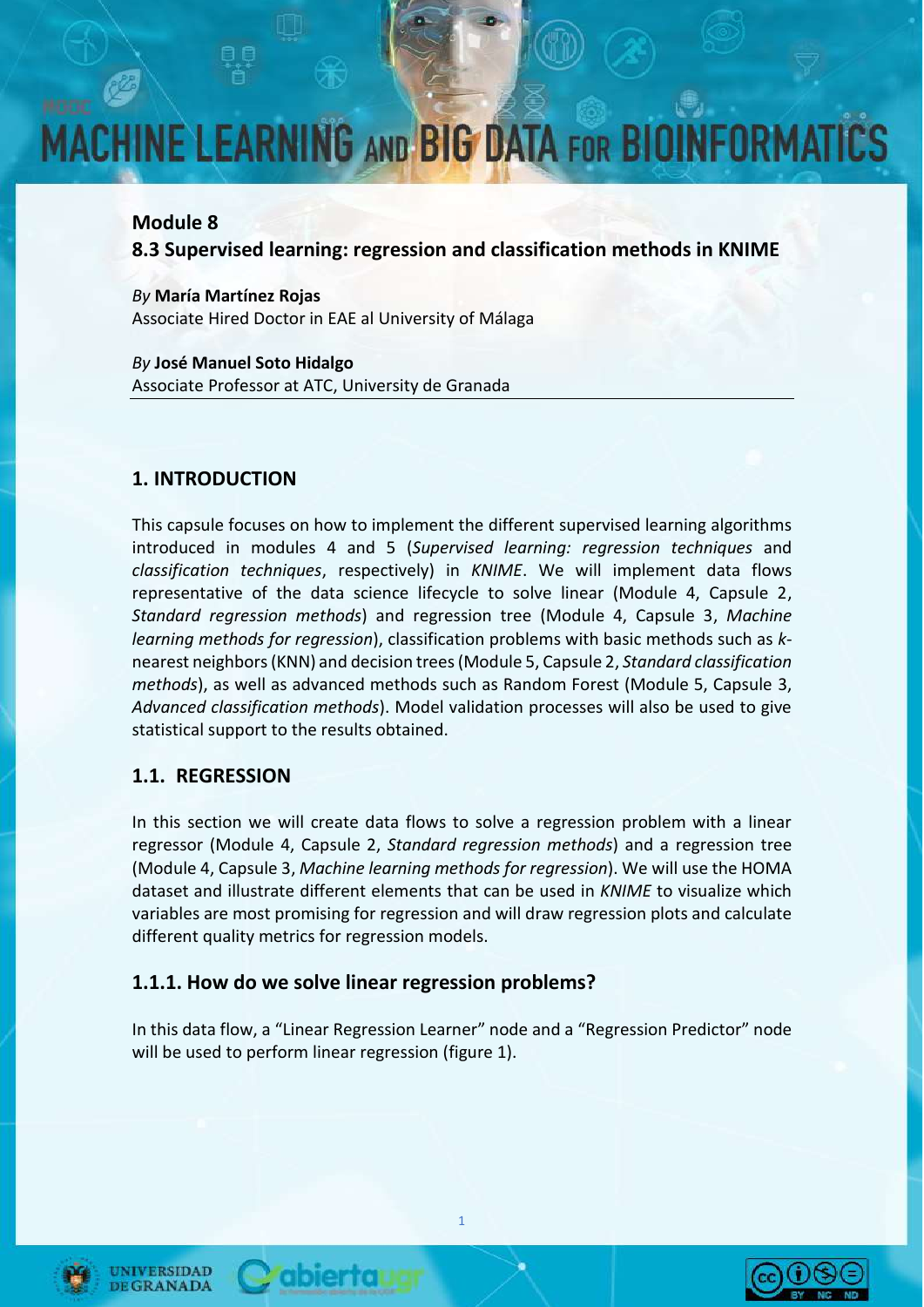

*Figure 1. A linear regression data flow.*

The HOMA dataset is initially read with a "CSV Reader" node. Once the data have been read, it is often useful to first visually analyze the variables and observe the correlations between them. The "Scatter Plot" node allows us to do this is by generating an interactive 2D graph to visualize the data associated with two given variables. For example, we can visualize different variables in the dataset with respect to HOMA. To achieve this, we click on the menu icon at the top right of the graph and select the variables we want to represent on the X and Y axis. Figures 2 and 3 graphically show the dispersion of the variables "Sex" and "SBP" with respect to HOMA, respectively.



*Figure 2. A linear regression data flow: visualization of the Sex variable with respect to HOMA.*



**UNIVERSIDAD DE GRANADA** 

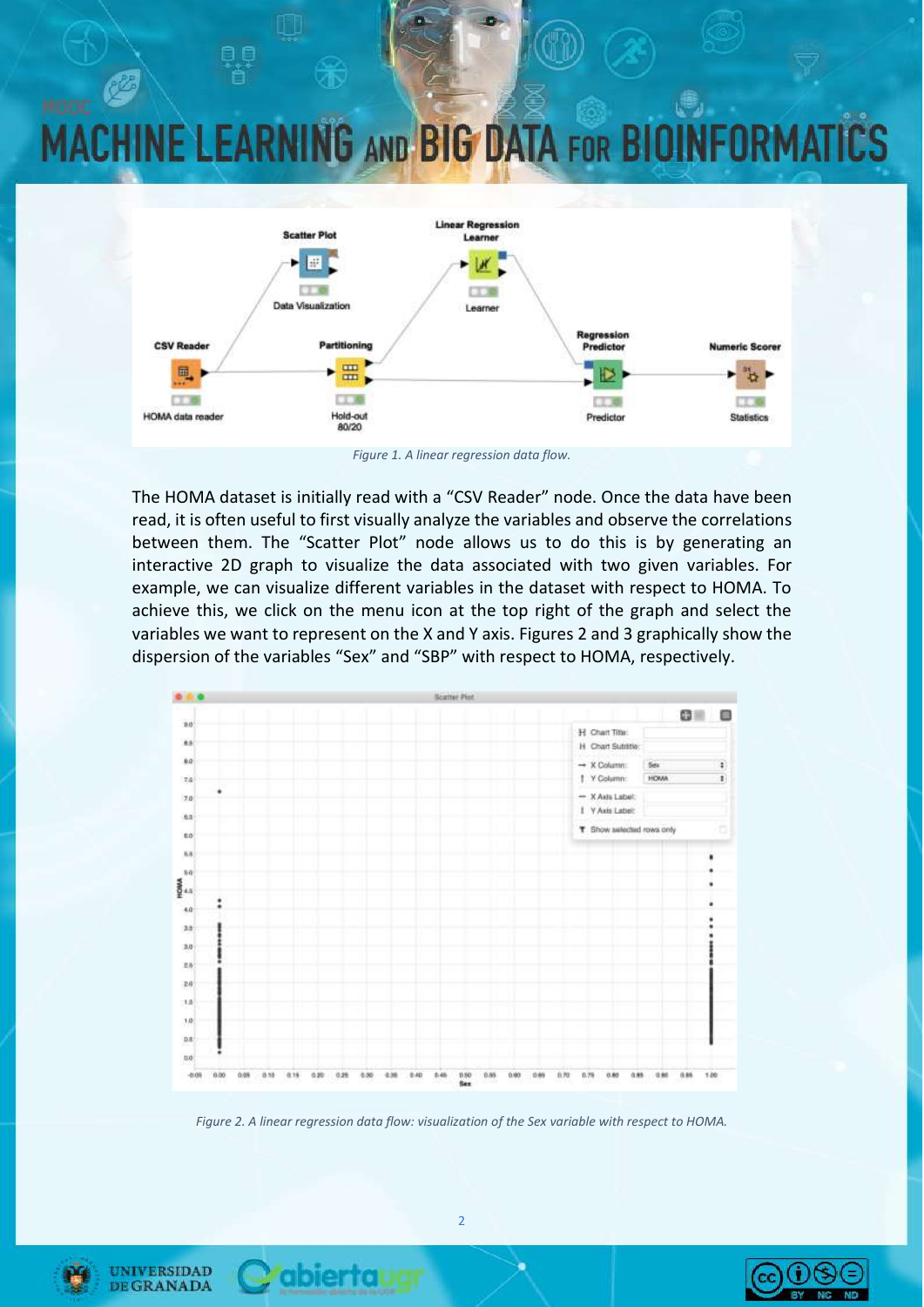

*Figure 3. A linear regression data flow: visualization of the SBP variable with respect to HOMA.*

Once the data has been read, it is used as an input for a "Partitioning" node to obtain a set of test and training data for the model by applying the hold-out procedure. Figure 4 shows the configuration and parameter dialog box for this node; the percentage of the first partition can be set absolutely or relatively and the type of partitioning ("From the top", "Linear", or "Random" sampling) can also be defined. In addition, a seed can be set so that the random partitioning follows the same pattern in different examples.





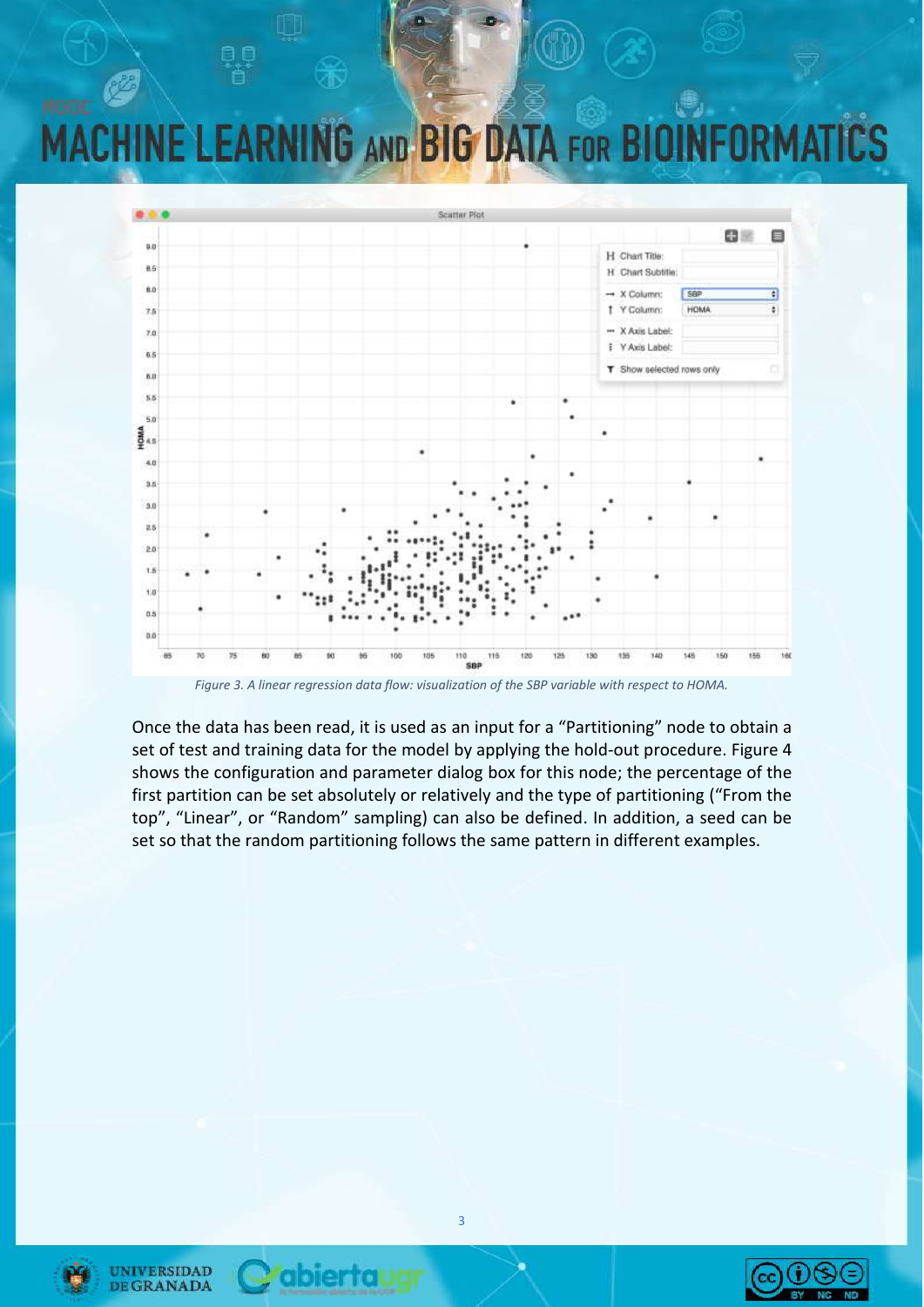| <b>MACHINE LEARNING AND BIG DATA FOR BIOINFORMATICS</b> |  |  |  |
|---------------------------------------------------------|--|--|--|

| <b>First partition</b>         | <b>Flow Variables</b> |        | Memory Policy |  |
|--------------------------------|-----------------------|--------|---------------|--|
| Choose size of first partition |                       |        |               |  |
| Absolute                       |                       |        | 100           |  |
| Relative[%]                    |                       |        | $80^\circ$    |  |
| Take from top                  |                       |        |               |  |
| Linear sampling                |                       |        |               |  |
| Draw randomly                  |                       |        |               |  |
| Stratified sampling            |                       | ō      |               |  |
| Use random seed                |                       | 123456 |               |  |

*Figure 4. A linear regression data flow: partitioning options and parameters.*

The "Linear Regression Learner" node uses the training data to create the model. Figure 5 shows the configuration options of this node, including the ability to select the target variable (in this example the HOMA variable), as well as the different variables to be included in the regression model learning process. The treatment we want to apply to the missing values can also be indicated.

|                                      |                             | Dialog - 2:28 - Linear Regression Learner (REGRESION LINEAL)                                              |          |
|--------------------------------------|-----------------------------|-----------------------------------------------------------------------------------------------------------|----------|
| Settings                             | <b>Flow Variables</b>       | Memory Policy                                                                                             |          |
| Target                               | D HOMA                      | в                                                                                                         |          |
| <b>Values</b>                        |                             |                                                                                                           |          |
| <b>Manual Selection</b><br>Exclude - |                             | Wildcard/Regex Selection<br>Include                                                                       |          |
| T Filter                             |                             | Filter                                                                                                    |          |
| No columns in this fist.             | ,<br>35.<br>€.<br>$\propto$ | 1 Sex<br>D Age<br>1 Tanner<br>D Height<br>D BMI<br>D WC<br>  TAGmgDL<br>I HDLCmgDL<br>I LDLCmgDL<br>I say |          |
| <b>Enforce exclusion</b>             |                             | <b>Enforce inclusion</b>                                                                                  |          |
| <b>Regression Properties</b>         | Predefined Offset Value:    | 0<                                                                                                        |          |
| Missing Values in Input Data         |                             | <b>Scatter Plot View</b>                                                                                  |          |
| Ignore rows with missing values.     |                             | First Row:                                                                                                | 1:       |
| Fail on observing missing values.    |                             | Row Count:                                                                                                | 20,000 : |

*Figure 5. A linear regression data flow: the "Linear Regression Learner" node.*





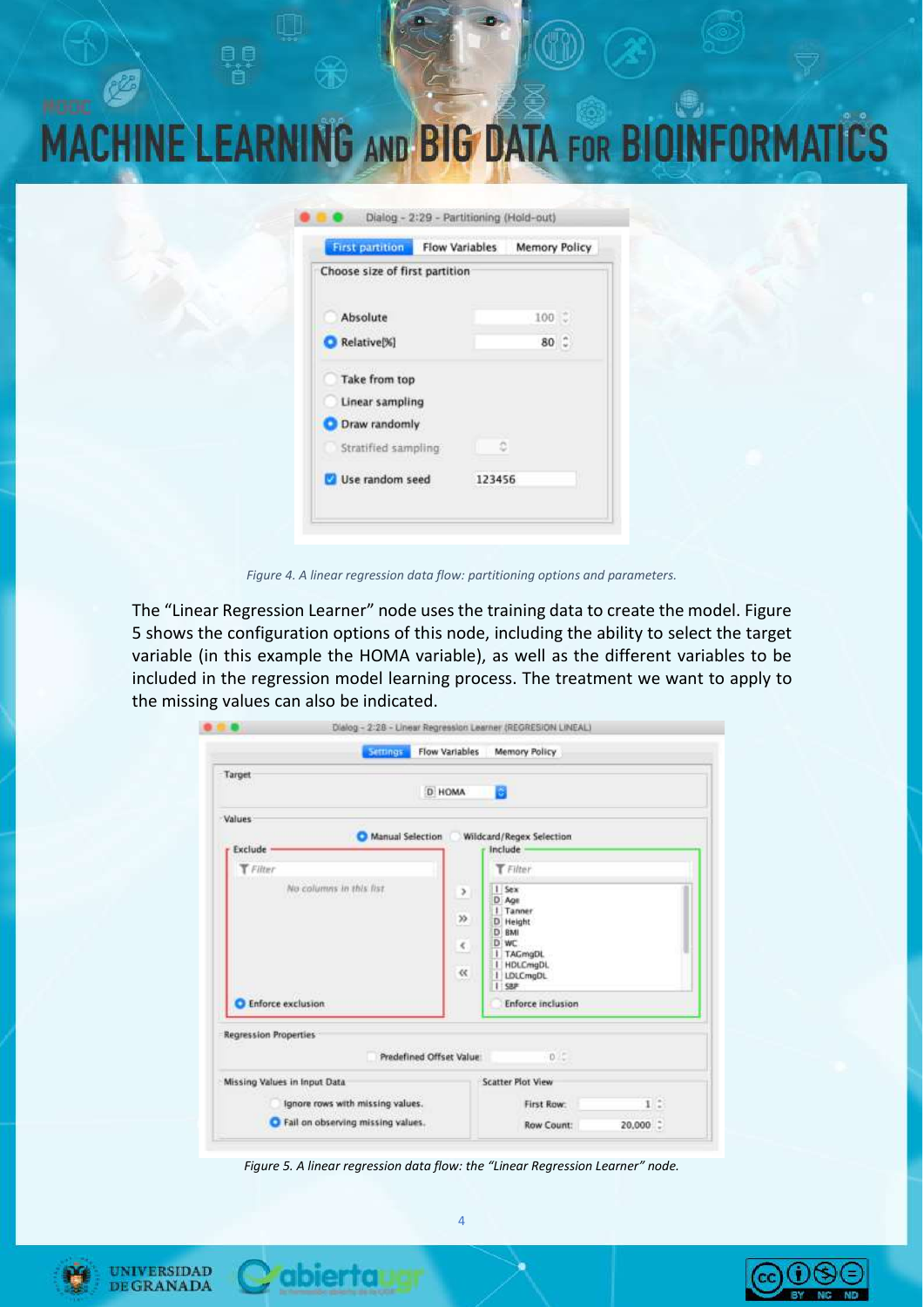The output of the "Linear Regression Learner" node is two ports, one corresponding to the regression model and the other with the coefficients and statistical data about the regression model. Once the node is executed (green traffic light), the coefficients and statistical data can be viewed by right-clicking on the node and clicking on the "Linear Regression Results View" drop-down menu option. This displays the statistics of the model, including the coefficients, standard error, *t*-value, and *P* >||*t*| for each of the variables in the dataset (figure 6).

| El Configure<br>Execute                                      | F6<br>EZ           | File                                                     |           | Linear Regression Result View - 2:28 - L |           |         |
|--------------------------------------------------------------|--------------------|----------------------------------------------------------|-----------|------------------------------------------|-----------|---------|
| Execute and Open Views<br>Cancel <sup>1</sup><br>۰           | <b>CF10</b><br>IF9 | <b>Statistics on Linear Regression</b>                   |           |                                          |           |         |
| <b>Reset</b>                                                 | F8                 | Variable                                                 | Coeff.    | Std. Err.                                | t-value   | P>11    |
| Edit Node Description                                        | TF2                | <b>Sex</b>                                               | 0.3102    | 0.1133                                   | 2.7372    | 0.0067  |
| ou New Workflow Annotation                                   | 地                  | Age                                                      | 0.0039    | 0.0529                                   | 0.074     | 0.9411  |
| Connect selected nodes<br>Disconnect selected nodes<br>اللهم | 价加工                | Tanner                                                   | 0.1989    | 0.1562                                   | 1.2738    | 0.2041  |
| Create Metanode                                              |                    | Height                                                   | 2.3707    | 0.8868                                   | 2.6734    | 0.0081  |
| Create Component                                             |                    | <b>BMI</b>                                               | 0.1373    | 0.0264                                   | 5.1999    | 4.60E-7 |
| View: Linear Regression Result View                          |                    | WC                                                       | $-0.0219$ | 0.01                                     | $-2.1879$ | 0.0297  |
| Q View: Linear Regression Scatterplot View                   |                    | TAGmgDL                                                  | 0.0069    | 0.0019                                   | 3.6933    | 0.0003  |
| Compare Nodes                                                |                    | <b>HDLCmgDL</b>                                          | 0.0097    | 0.0046                                   | 2.0945    | 0.0374  |
|                                                              |                    | LDLCmgDL                                                 | $-0.0029$ | 0.0021                                   | $-1.3704$ | 0.172   |
| Show Flow Variable Ports                                     |                    | <b>SBP</b>                                               | 0.0047    | 0.0048                                   | 0.965     | 0.3356  |
| of Cut                                                       |                    | <b>DBP</b>                                               | 0.009     | 0.0063                                   | 1.4189    | 0.1574  |
| Copy                                                         |                    | Sedentary                                                | 0.001     | 0.0007                                   | 1.4902    | 0.1376  |
| Paste                                                        |                    | Light                                                    | 0.0017    | 0.0013                                   | 1.2703    | 0.2054  |
| Undo                                                         |                    | Moderate                                                 | 0.0045    | 0.0062                                   | 0.7232    | 0.4703  |
| <b>b</b> Redo                                                |                    | Vigorous                                                 | $-0.0056$ | 0.0072                                   | $-0.7803$ | 0.4361  |
| <b>X</b> Delete                                              |                    | Intercept                                                | $-6.134$  | 1.0655                                   | $-5.7567$ | 2.90E-8 |
| Model for Predictor<br>Coefficients and Statistics           |                    | Multiple R-Squared: 0.4991<br>Adjusted R-Squared: 0.4645 |           |                                          |           |         |

*Figure 6. A linear regression data flow: regression model results.*

We can also graphically display the values estimated by the linear model versus the actual values through the "Linear Regression Scatterplot View" drop-down menu. For example, figure 6 graphically shows the estimated values (straight line) of the "Height" variable versus the actual values.





abiertal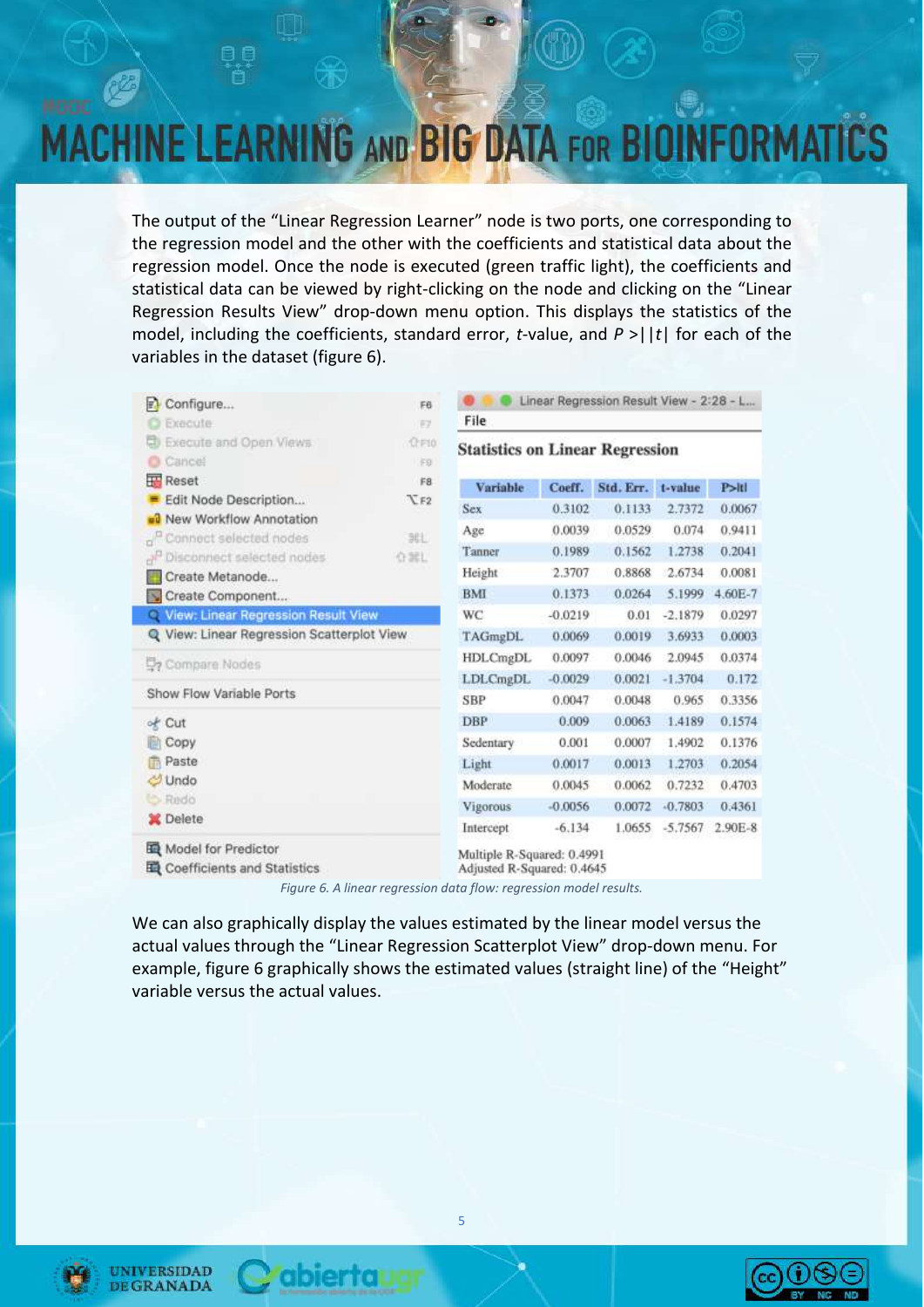### **G AND BIG DATA FOR BIO** NF I FA **END**



*Figure 7. A linear regression data flow: estimated versus actual values of the "Height" variable.*

Finally, the "Regression Predictor" node receives the regression model and the test data to evaluate the prediction through a port whose output is the data set to which the prediction is added. Statistics can be obtained from this data as metrics of the quality of the prediction by using the "Numeric Scorer" node. Figure 8 shows some of these metrics, including the  $R^2$ , mean absolute error, and mean square error, among others.





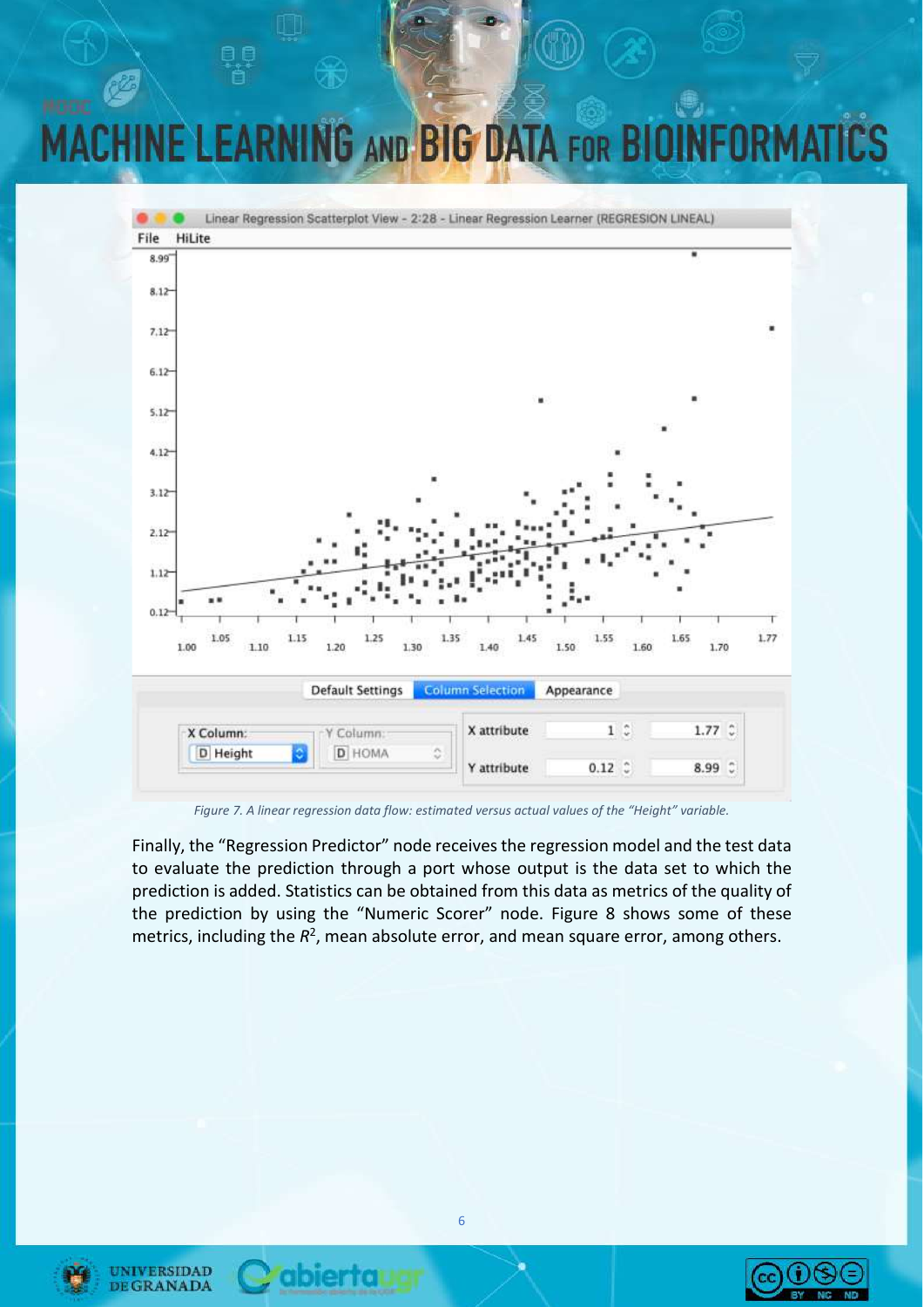| Statistics - 2:50 - Numeric Scorer |       |
|------------------------------------|-------|
| File                               |       |
| $R^2$ :                            | 0.564 |
| Mean absolute error:               | 0.555 |
| Mean squared error:                | 0.468 |
| Root mean squared error:           | 0.684 |
| Mean signed difference:            | 0.034 |
| Mean absolute percentage error:    | 0.512 |
|                                    |       |

*Figure 8. A linear regression data flow: statistical results.*

#### **1.1.2. How can we solve a regression problem with a regression tree?**

In this data flow, we will use a "Simple Regression Tree Learner" node and a "Simple Regression Tree Predictor" node to conduct a regression (figure 9). Note that to include the node that implements the M5 regression algorithm used in Module 4, Capsule 3 (*Machine learning methods for regression*), we must install an extension in *KNIME*. The aim of this section is to illustrate how to solve a regression problem by using the "Simple Regression Tree Learner" node to represent of the concept of tree regression through the widely known CART algorithm.



#### *Figure 9. A regression tree data flow.*

As in the previous example, data is read from the HOMA dataset and is partitioned with a hold-out of 80% for training and 20% for testing. This data will be used to teach the model and thus, as input to the "Simple Regression Tree Learner" node and for testing as input to the "Simple Regression Tree Predictor" node, respectively. Figure 10 shows the options and configuration parameters of the "Simple Regression Tree Learner" node.



**UNIVERSIDAD** 

**DE GRANADA** 

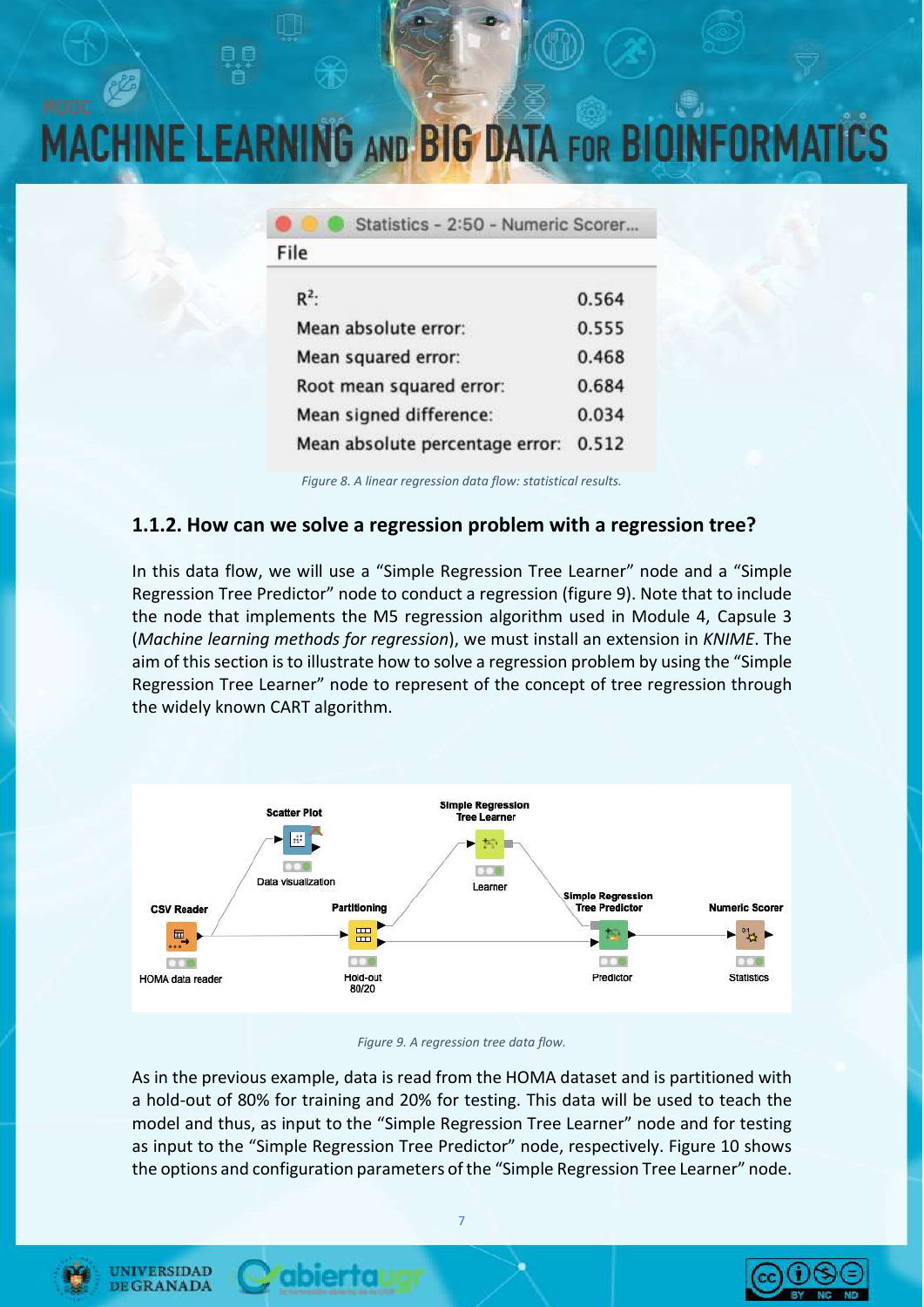| D HOMA<br><b>Target Column</b><br><b>Attribute Selection</b><br>and <no fingerprint="" input="" valid=""><br/>Use fingerprint attribute<br/>Use column attributes<br/>Manual Selection<br/>Wildcard/Regex Selection<br/>Exclude -<br/>Include<br/>T Filter<br/>T Filter<br/>No columns in this list:<br/>I Sex<br/>r<br/>D Age<br/>1 Tanner<br/><math display="inline">\gg</math><br/>D Height<br/>D BMI<br/><math>\epsilon</math><br/>D WC<br/>TAGmgDL<br/><math display="inline">\ll</math><br/><b>Enforce inclusion</b><br/><b>Enforce exclusion</b><br/><b>Misc Options</b><br/>Ignore columns without domain information<br/>Enable Hillighting (#patterns to store)<br/>Tree Options<br/>Use binary splits for nominal attributes<br/><b>XGBoost</b><br/>Missing value handling<br/>Limit number of levels (tree depth)</no> | Options | <b>Flow Variables</b><br><b>Memory Policy</b> |           |
|------------------------------------------------------------------------------------------------------------------------------------------------------------------------------------------------------------------------------------------------------------------------------------------------------------------------------------------------------------------------------------------------------------------------------------------------------------------------------------------------------------------------------------------------------------------------------------------------------------------------------------------------------------------------------------------------------------------------------------------------------------------------------------------------------------------------------------|---------|-----------------------------------------------|-----------|
|                                                                                                                                                                                                                                                                                                                                                                                                                                                                                                                                                                                                                                                                                                                                                                                                                                    |         |                                               |           |
|                                                                                                                                                                                                                                                                                                                                                                                                                                                                                                                                                                                                                                                                                                                                                                                                                                    |         |                                               | d         |
|                                                                                                                                                                                                                                                                                                                                                                                                                                                                                                                                                                                                                                                                                                                                                                                                                                    |         |                                               |           |
|                                                                                                                                                                                                                                                                                                                                                                                                                                                                                                                                                                                                                                                                                                                                                                                                                                    |         |                                               |           |
|                                                                                                                                                                                                                                                                                                                                                                                                                                                                                                                                                                                                                                                                                                                                                                                                                                    |         |                                               |           |
|                                                                                                                                                                                                                                                                                                                                                                                                                                                                                                                                                                                                                                                                                                                                                                                                                                    |         |                                               |           |
|                                                                                                                                                                                                                                                                                                                                                                                                                                                                                                                                                                                                                                                                                                                                                                                                                                    |         |                                               |           |
|                                                                                                                                                                                                                                                                                                                                                                                                                                                                                                                                                                                                                                                                                                                                                                                                                                    |         |                                               | $2.000 -$ |
|                                                                                                                                                                                                                                                                                                                                                                                                                                                                                                                                                                                                                                                                                                                                                                                                                                    |         |                                               |           |
|                                                                                                                                                                                                                                                                                                                                                                                                                                                                                                                                                                                                                                                                                                                                                                                                                                    |         |                                               |           |
|                                                                                                                                                                                                                                                                                                                                                                                                                                                                                                                                                                                                                                                                                                                                                                                                                                    |         |                                               |           |
|                                                                                                                                                                                                                                                                                                                                                                                                                                                                                                                                                                                                                                                                                                                                                                                                                                    |         |                                               | $10 -$    |

*Figure 10. Regression tree options and configuration parameters.*

Once the "Simple Regression Tree Learner" node is executed, it learns a tree model which can be visualized through the "View Regression Tree View" menu option (figure 11).





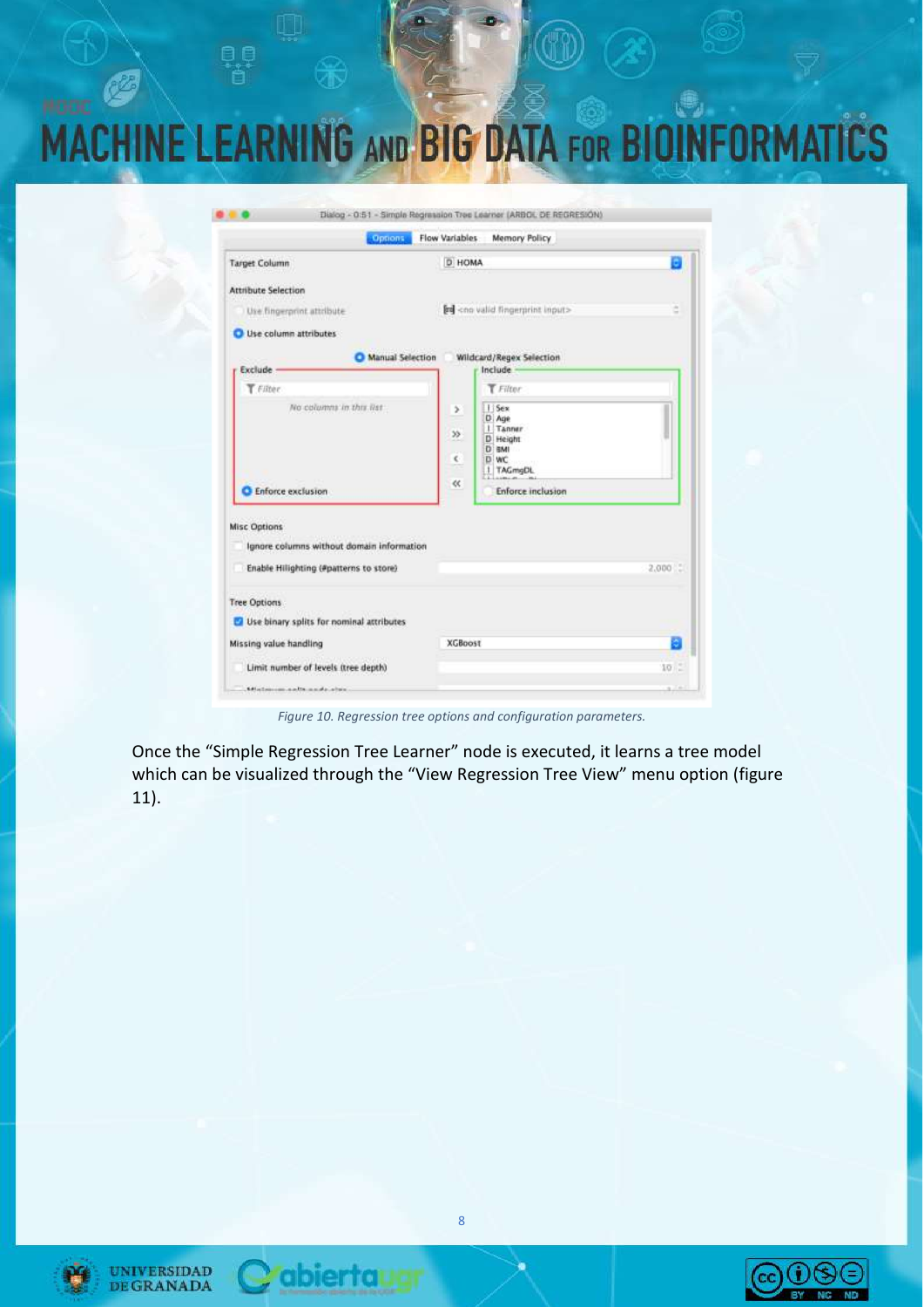### **G AND BIG DATA FOR B INE LEA**



*Figure 11. A regression tree visualization.*

Finally, as in the previous example, the model taught with the "Simple Regression Tree Learner" node is used to predict with the "Simple Regression Tree Predictor" node. It is connected through the input port (the regression model) and test data are used to evaluate the prediction. Statistics such as the  $R^2$ , mean absolute error, mean square error, among others, can be obtained from this data as metrics for the quality of the prediction by applying the "Numeric Scorer" node, as shown in figure 12.

| Statistics - 0:50 - Numeric Scorer |       |
|------------------------------------|-------|
| File                               |       |
| $R^2$ :                            | 0.173 |
| Mean absolute error:               | 0.732 |
| Mean squared error:                | 0.888 |
| Root mean squared error:           | 0.942 |
| Mean signed difference:            | 0.054 |
| Mean absolute percentage error:    | 0.607 |
|                                    |       |

*Figure 12. A regression tree data flow: statistical results.*

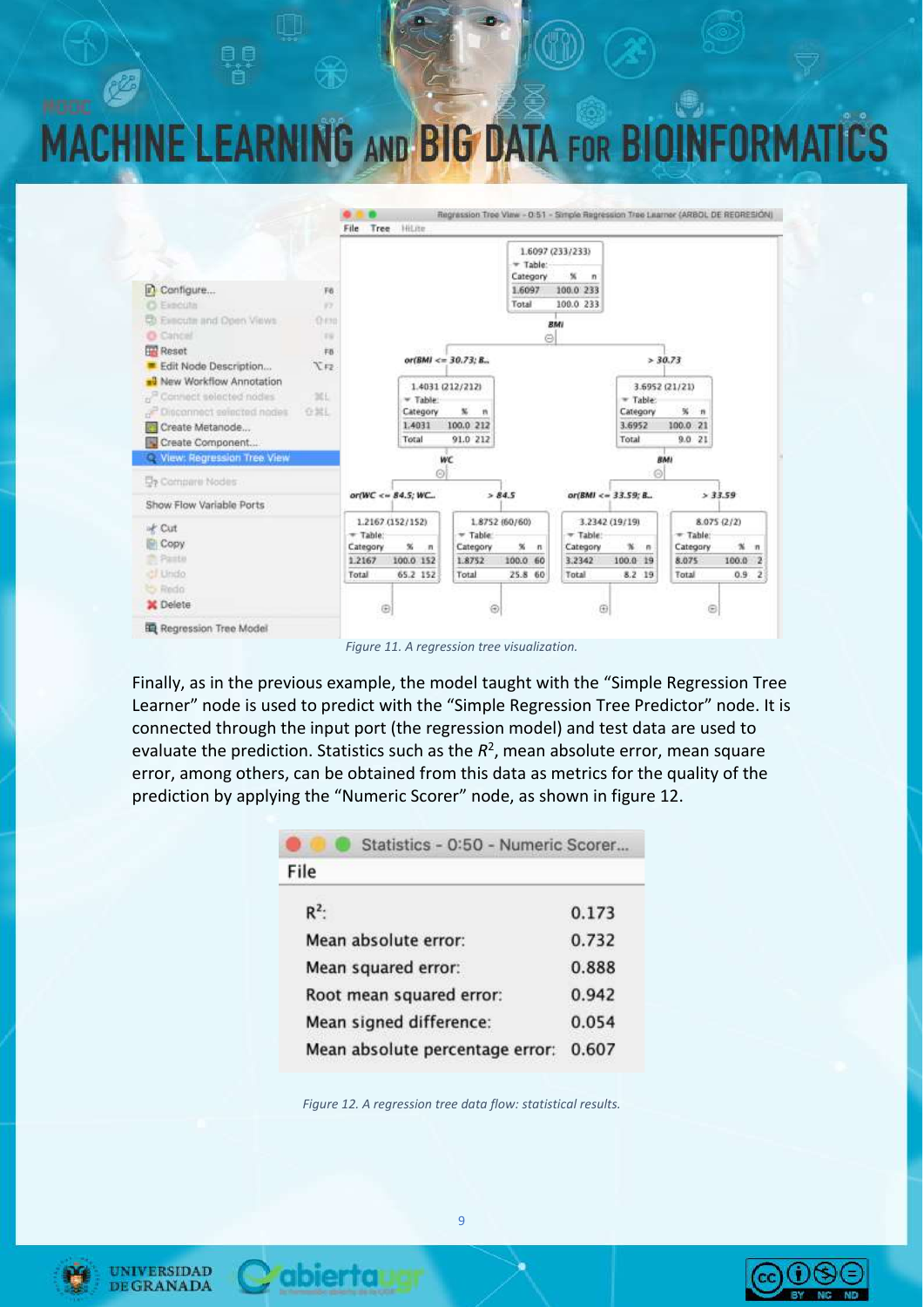### **1.2. CLASIFICATION**

In this section, we will create data flows to solve a classification problem by employing the KNN (section 3.2.1), decision tree (section 3.2.2), or Random Forest (section 3.2.3) algorithms, considering the gene expression dataset for the skin melanoma problem originally mentioned in Module 5 (*Supervised learning: classification techniques*). Finally, we will also present an example of how to compare different algorithms through a ROC curve (section 3.2.4). Different elements of *KNIME* will be integrated into each data stream to illustrate the usefulness and versatility of *KNIME* in solving data science problems.

#### **1.2.1. How can we solve a classification problem with the KNN algorithm?**

The KNN algorithm will be used in this data flow (figure 13). As in all the previous examples, the data will first be read from the immune dataset with "CSV Reader" nodes. Next, we will use the "Column Appender" node to merge the variable data (immune X) with the data associated with the class (immune Y) into a single data table. This data will then be used as the input to a "Partitioning" node, to obtain a set of test and training data for the model. Afterwards, the "*K*-Nearest Neighbor" node uses the training and test data to create the model and display the classification results. We used a "Scatter Plot" node to visualize these results and measure the quality of the model obtained for classification, and where the confusion matrix and statistics (accuracy, *f*-metric, etc.) can be observed, a "Scorer" node was used.



*Figure 13. A* K*-Nearest neighbors algorithm data flow.*



**UNIVERSIDAD** 

**DE GRANADA** 

**ibierfoi**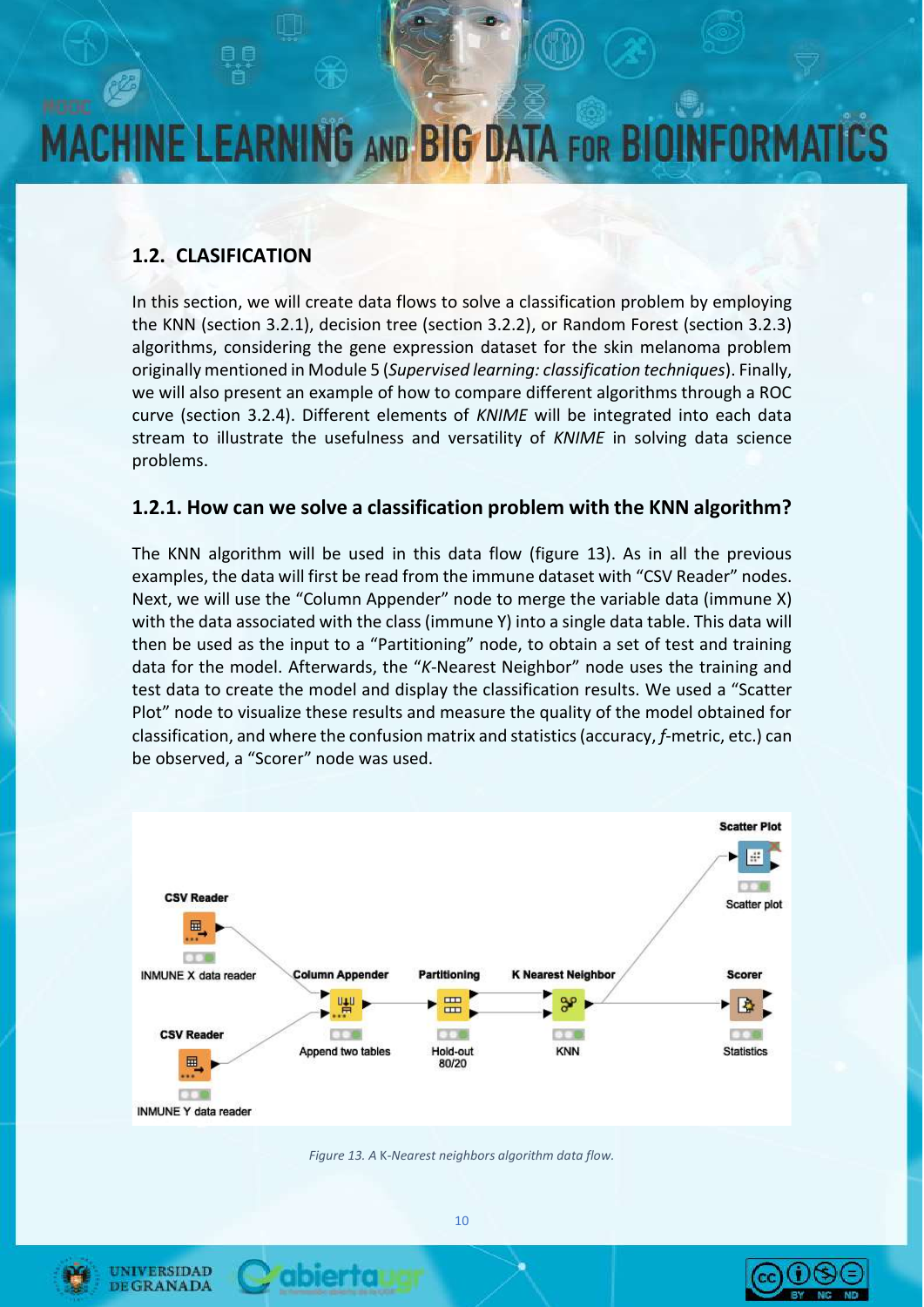The machine learning model in this example is the "*K*-Nearest Neighbor" node with the column of the data table containing the class to be classified, the number of neighbors to be considered, etc. (figure 14).

|                                      | <b>Standard settings</b> | <b>Flow Variables</b> | <b>Memory Policy</b>      |
|--------------------------------------|--------------------------|-----------------------|---------------------------|
| Column with class labels             |                          | S)                    | RNASEQ-CLUSTER_CONSENHIER |
| Number of neighbours to consider (k) |                          | $3^\circ$             |                           |
| Weight neighbours by distance        |                          |                       |                           |
| Output class probabilities           |                          |                       |                           |

*Figure 14. "*K*-Nearest neighbor" node figuration options and parameters.*

We also used a "Scatter Plot" node to allow interactive visualization of the data in two dimensions, configuring the variables to be plotted on the X and Y axis. Figure 15 illustrates an example of this type of visualization. Finally, the "Scorer node" can be used to obtain the confusion matrix (figure 16) as well as information on different quality indicators of the model such as accuracy, precision, recall, and false positives, among others (figure 17).



UNIVERSIDAD **DE GRANADA** 

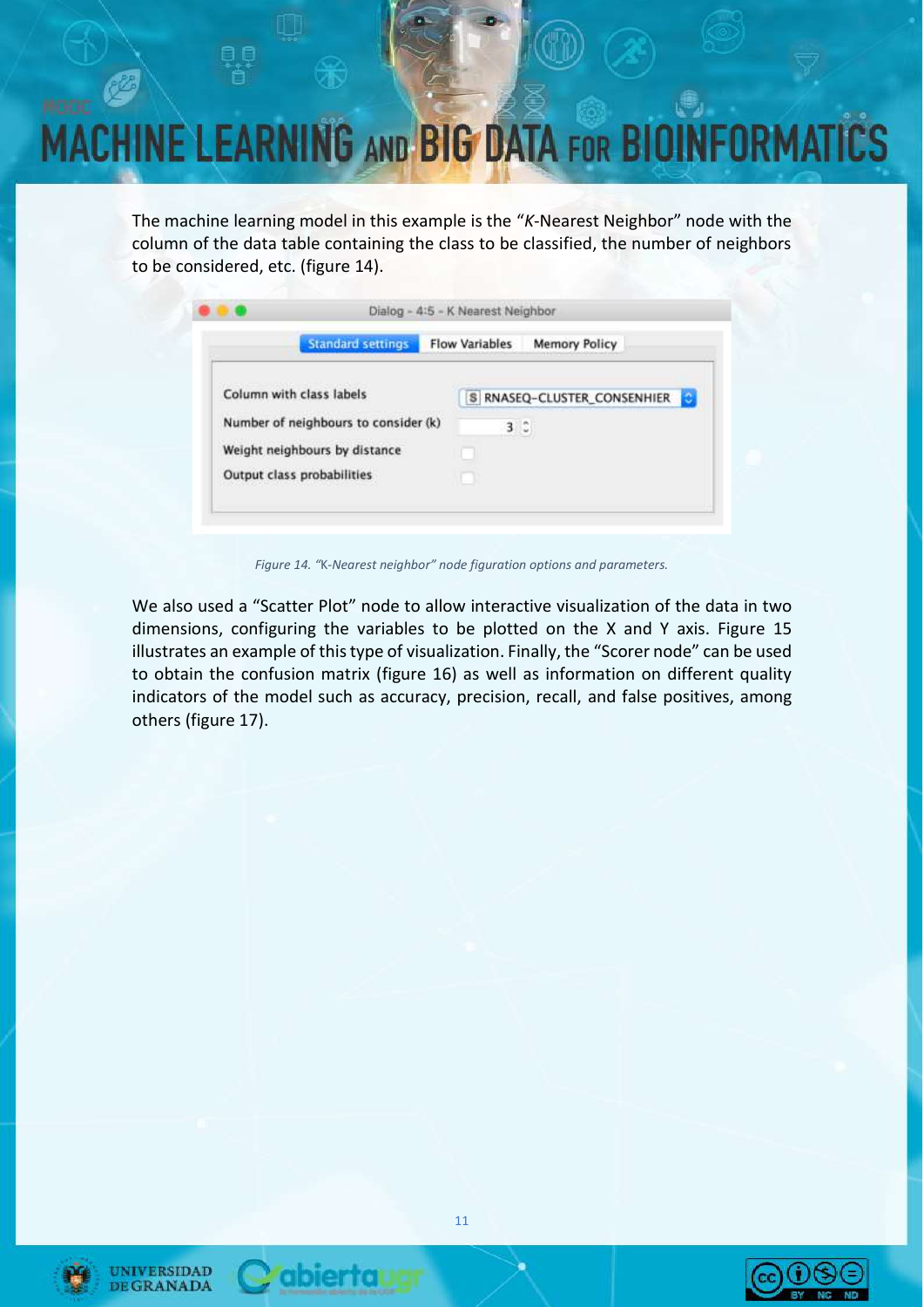

*Figure 15. A* K*-nearest neighbor data flow: an example of a scatter plot.*

|                 |                        | Confusion Matrix - 2:16 - Scorer |                      |
|-----------------|------------------------|----------------------------------|----------------------|
| Hilite<br>File  |                        |                                  |                      |
| RNASEQ-C immune |                        | MITF-low                         |                      |
| <i>immune</i>   | 12                     | 21                               |                      |
| MITF-low        | 4                      | 31                               |                      |
|                 | Correct classified: 43 |                                  | Wrong classified: 25 |
|                 | Accuracy: 63.235 %     |                                  | Error: 36.765 %      |
|                 |                        |                                  |                      |

*Figure 16. A* K*-nearest neighbor data flow: an example of a confusion matrix.*

| File<br>Hilite | Navigation | View  |                 |                        | and the state of the state of the state of the state of the state of the state of the state of the state of the |        |                     |                |                    |       |                 |
|----------------|------------|-------|-----------------|------------------------|-----------------------------------------------------------------------------------------------------------------|--------|---------------------|----------------|--------------------|-------|-----------------|
|                |            |       |                 | Table default - Rows 1 | Spec - Columns: 11                                                                                              |        | Properties          | Flow Variables |                    |       |                 |
| Row ID         |            | TrueP | FabeP     TrueN | False                  | D Recall                                                                                                        |        | D Precist D Sensiti |                | D Specifity D F-me |       | D Accur D Cohen |
| <i>immune</i>  | $-12$      |       | 31              | 21                     | 0.364                                                                                                           | 0.75   | 0.364               | 0.886          | 0.49.              |       |                 |
| MITF-low       | 31         | 21    | $-12$           | 4.                     | 0.886                                                                                                           | 0.596  | 0.886               | 0.364          | 0.713              |       |                 |
| Overall        |            | γ.    | -7              |                        |                                                                                                                 | voorn. |                     | Maria Ma       |                    | 0.632 | 0.253           |

*Figure 17. A* K*-nearest neighbor data flow: an example of a table with statistical results.*



**UNIVERSIDAD DEGRANADA** 

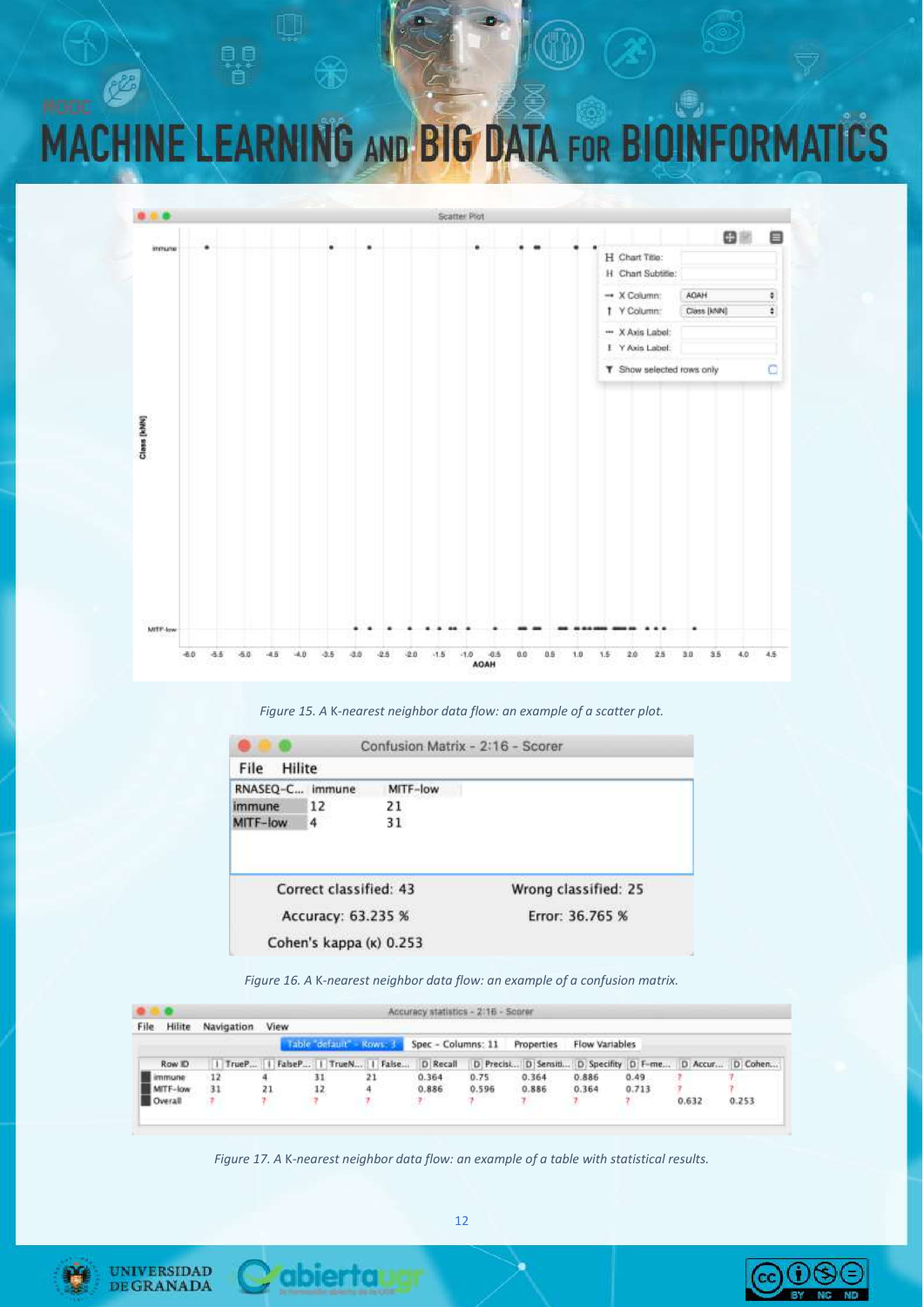#### **1.2.2. How can we solve a classification problem with a decision tree algorithm?**

A decision tree will be used in this data flow (figure 18). As in the previous example, the data is first read from the immune dataset with the "CSV Reader" nodes, it is then grouped into a single table and split with the "Column Appender" and "Partitioning" nodes, respectively. In this case, the training data is used as input data for the "Decision Tree Learner" node which learns a model that is then used by the "Decision Tree Predictor" node together with the test data to obtain the classification results. In the specific flow example given here, a "Decision Tree View" node was also used to visually view the decision tree finally obtained. As in previous examples, a "Scorer" node is used to measure the quality of the model obtained for classification.



*Figure 18. A decision tree data flow.*

The "Decision Tree Learner" node has several parameters, as detailed in module 5 (*Supervised learning: classification techniques*) such as the class the data should be classified to, quality metrics, and pruning method, etc. Figure 19 shows the default parameters for this node.



**UNIVERSIDAD** 

**DE GRANADA** 



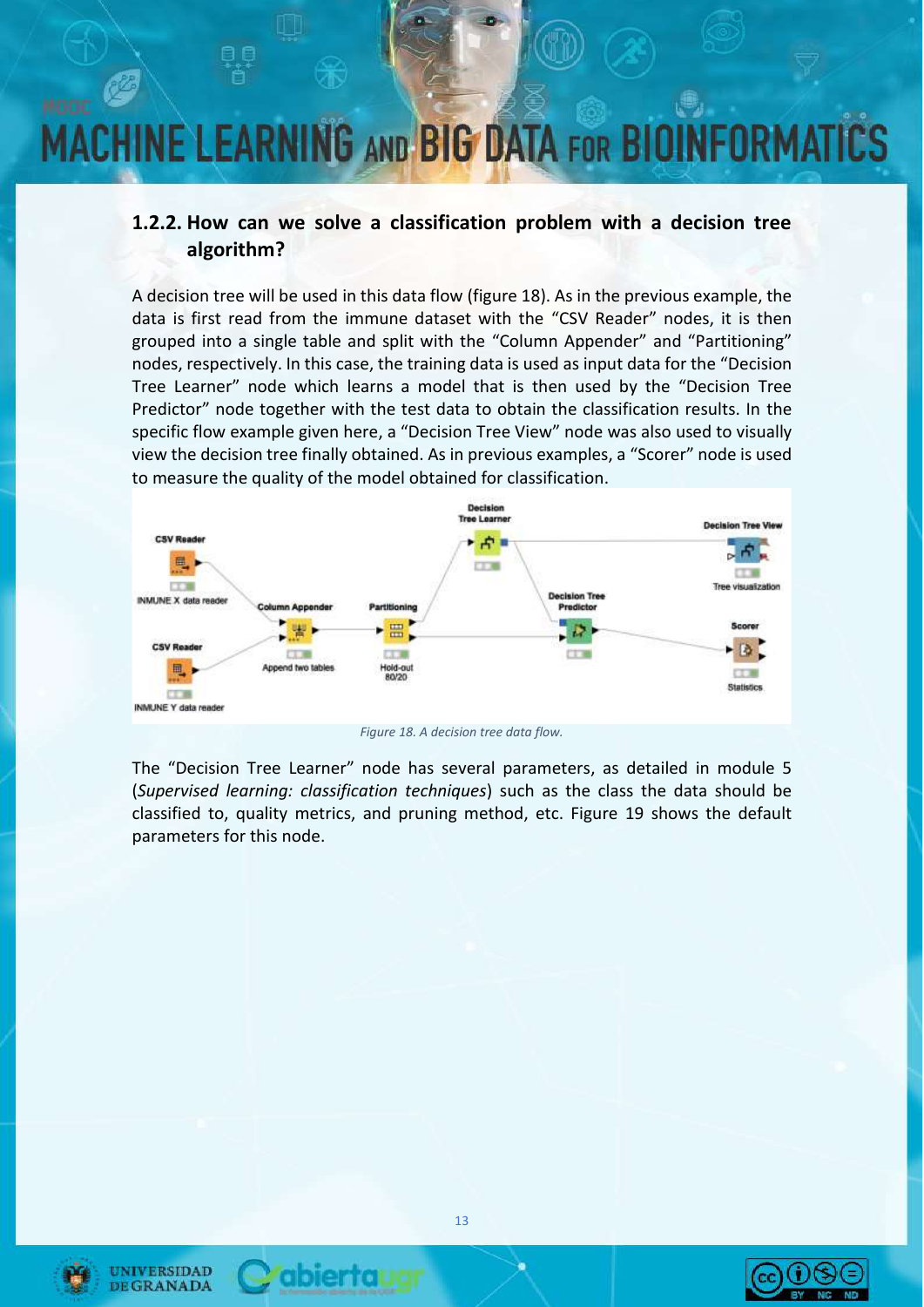| <b>MACHINE LEARNING AND BIG DATA FOR BIOINFORMATICS</b> |  |  |  |  |
|---------------------------------------------------------|--|--|--|--|
|                                                         |  |  |  |  |

| Options:              | <b>PMMLSettings</b>                             | Flow Variables |             |
|-----------------------|-------------------------------------------------|----------------|-------------|
| General               |                                                 |                |             |
|                       | Class column 5 RNASEQ-CLUSTER CONSENHIER        |                |             |
|                       | Quality measure Gini index                      | Θ              |             |
|                       | Pruning method No pruning                       |                |             |
|                       | Reduced Error Pruning                           |                |             |
|                       | Min number records per node                     |                | $2^{\circ}$ |
|                       | Number records to store for view                |                | 10,000      |
|                       | Average split point                             |                |             |
|                       |                                                 |                |             |
|                       | Number threads                                  | 4.2.           |             |
|                       | Skip nominal columns without domain information |                |             |
| Root split            |                                                 |                |             |
|                       | Force root split column                         |                |             |
|                       | Root split column D PPPIRIA                     |                |             |
| Binary nominal splits |                                                 |                |             |
|                       | Binary nominal splits                           |                |             |
|                       | Max #nominal                                    | 10.7           |             |

*Figure 19.The options and configuration parameters for the Decision Tree Learner" node.*

The "Decision Tree View" node in *KNIME* is particularly interesting because it allows the decision tree to be viewed in an interactive way. Figure 20 shows an example of the taught tree.



UNIVERSIDAD<br>DE GRANADA



*<u>rabiertaugr</u>* 

 $\bigcirc\hspace{-0.5mm}\bigcirc\hspace{-0.5mm} \bigcirc\hspace{-0.5mm}\bigcirc\hspace{-0.5mm} \bigcirc$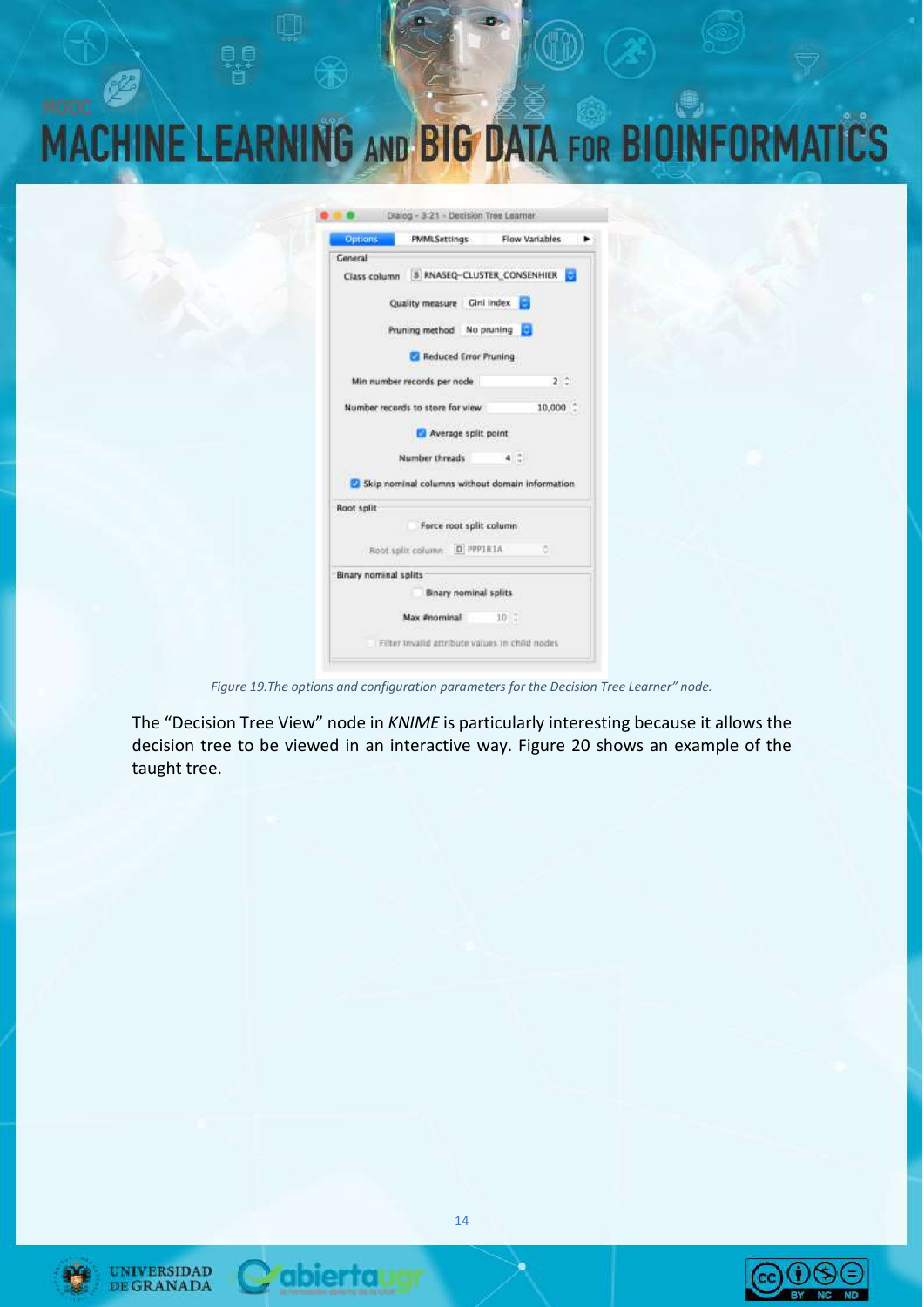

*Figure 20. A decision tree data flow: decision tree visualization.*

#### **3.2.3 How can we solve a classification problem with Random Forest?**

In this data flow, we will use the Random Forest algorithm (figure 21). Of note, in contrast to the previous data flows, this one uses a meta-node element (as detailed in Capsule 1 of this module, *How to use* KNIME*: workflows*) to perform the cross validation. The reading and manipulation of data is the same as in the previous examples, but the "Cross Validation" meta-node will allow us to include the Random Forest algorithm and use cross validation.



*Figure 21. A Random Forest data flow.*



**UNIVERSIDAD DE GRANADA** 

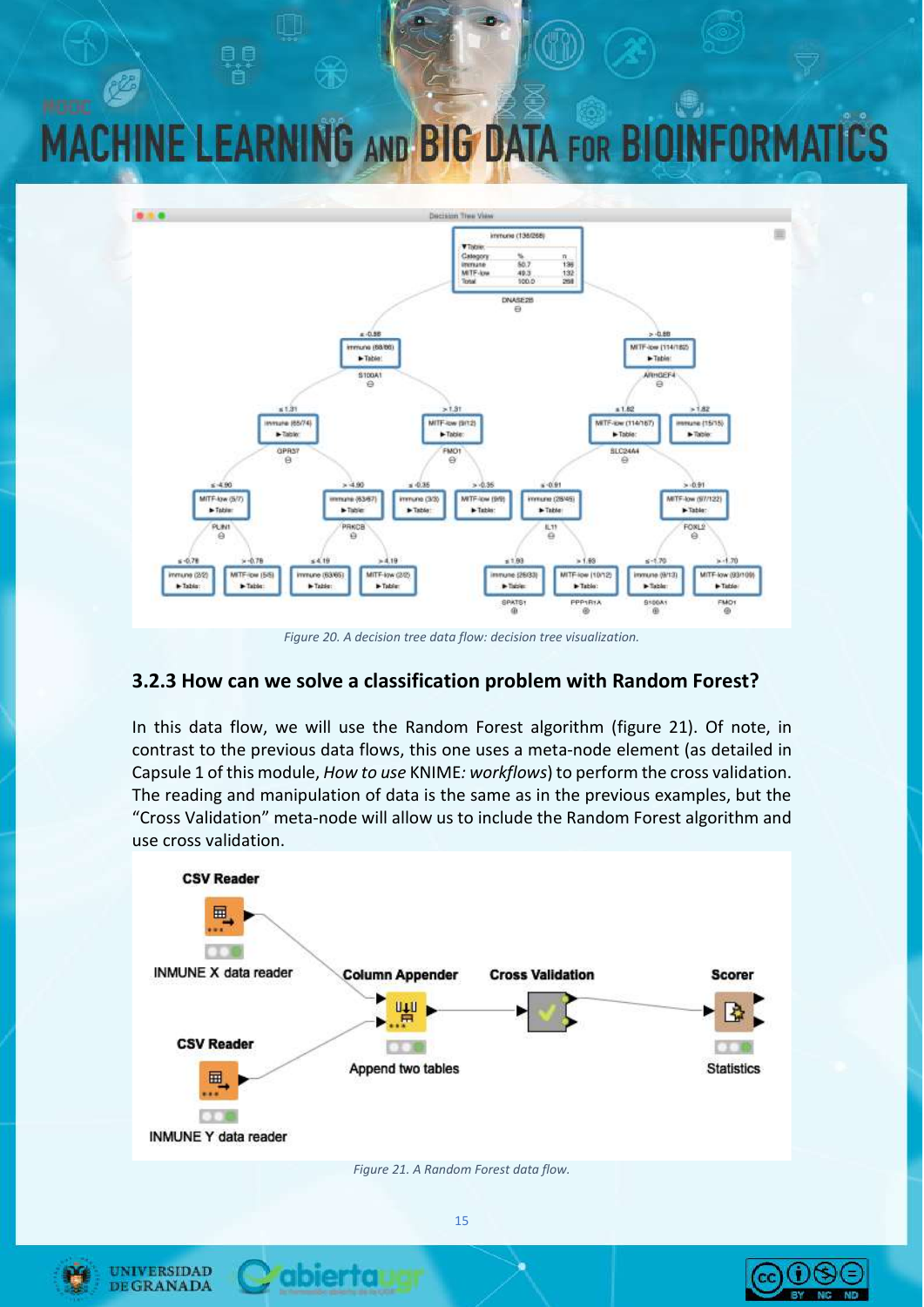Figure 22 shows an example of the "Cross-validation" meta-node.



*Figure 22. A Random Forest data flow: meta-node cross validation.*

In this example, the "Random Forest Learner" and "Random Forest Predictor" nodes are integrated with the "X-Partitioner" and "X-Aggregator" nodes. The first two nodes create the model and make predictions according to the model, respectively, while the "X-Partitioner" and "X-Aggregator" nodes split the data and aggregate the results as many times as the number of validations set in the parameters (i.e., it performs as many iterations as the number of validations we have decided upon). Figure 23 shows the different options and parameters presented by the "Random Forest Learner" node, including the target class, attributes for inclusion in the learning process, and default "Information Gain Ratio" splitting mechanism ("Split Criterion").



**UNIVERSIDAD** 

**DE GRANADA** 

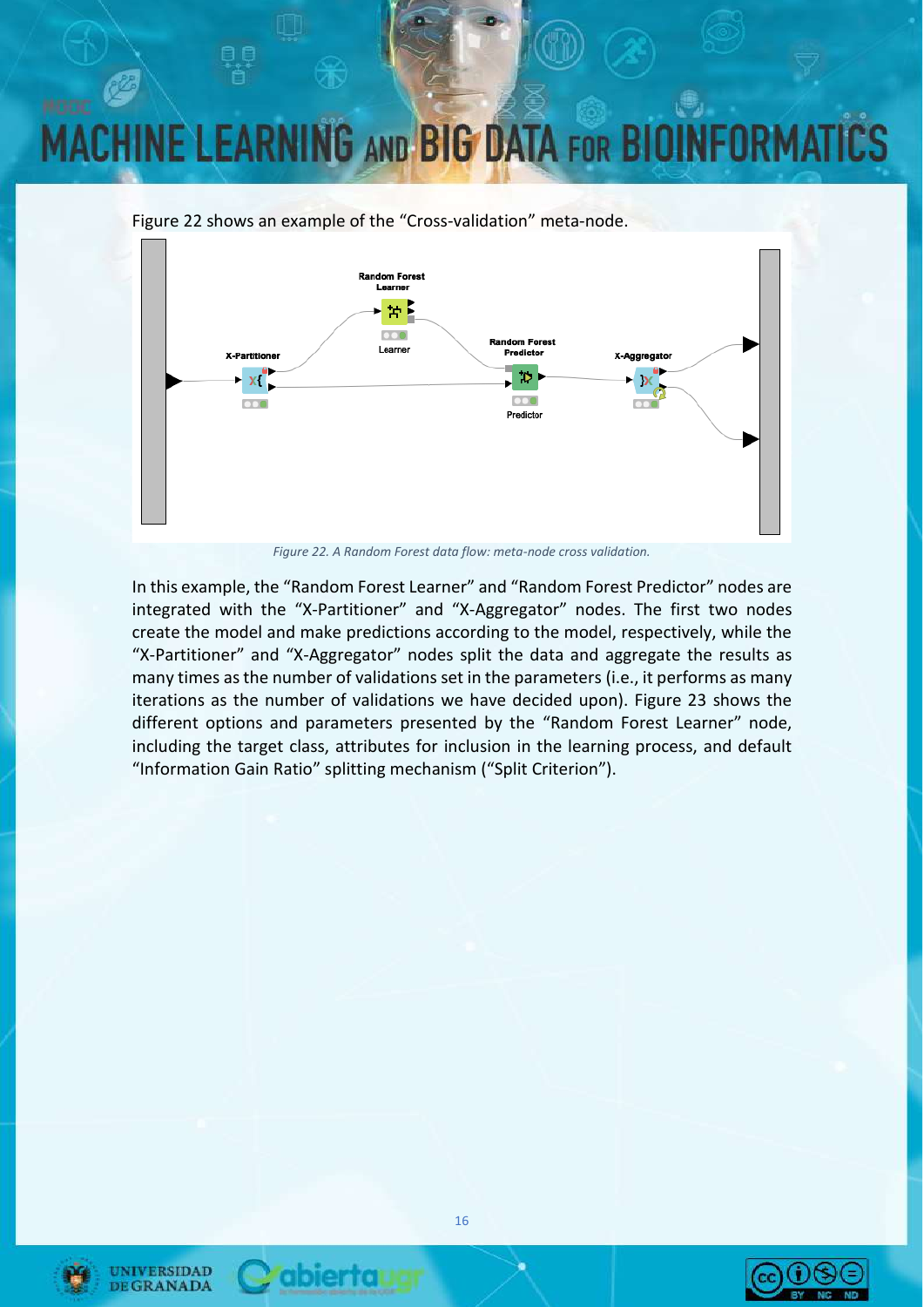| <b>Options</b>                         | <b>Flow Variables</b><br><b>Memory Policy</b>                                                            |                   |
|----------------------------------------|----------------------------------------------------------------------------------------------------------|-------------------|
| <b>Target Column</b>                   | 8 RNASEQ-CLUSTER_CONSENHIER                                                                              |                   |
| <b>Attribute Selection</b>             |                                                                                                          |                   |
| Use fingerprint attribute              | <b>nd</b> <no fingerprint="" input="" valid=""></no>                                                     | ٥                 |
| Use column attributes                  |                                                                                                          |                   |
| Manual Selection                       | Wildcard/Regex Selection                                                                                 |                   |
| Exclude -                              | Include                                                                                                  |                   |
| <b>T</b> Filter                        | Filter                                                                                                   |                   |
| No columns in this list.               | э.<br>D AOAH                                                                                             |                   |
|                                        | D PLIN1                                                                                                  |                   |
|                                        | D FMO1<br>$\gg$<br><b>D PRKCB</b>                                                                        |                   |
|                                        | D TMEM56                                                                                                 |                   |
|                                        | $\epsilon$<br><b>D</b> SELL<br>D PPPIRIA                                                                 |                   |
| <b>Enforce exclusion</b>               | $\ll$<br><b>Enforce inclusion</b>                                                                        |                   |
| <b>Misc Options</b>                    |                                                                                                          |                   |
| Enable Hilighting (#patterns to store) |                                                                                                          | $2,000$ $\degree$ |
|                                        | Save target distribution in tree nodes (memory expensive - only important for tree view and PMML export) |                   |
| <b>Tree Options</b>                    |                                                                                                          |                   |
| Split Criterion                        | <b>Information Gain Ratio</b>                                                                            |                   |
| Limit number of levels (tree depth)    |                                                                                                          | $10^\circ$        |
| Minimum node size                      |                                                                                                          | 1:                |

*Figure 23. "Random Forest Learner" node options and parameters.*

The options and parameters presented by the "X-Partitioner" node are the "Number of validations (folds)", option of "Linear", "Random", or "Stratified" sampling, and target "Class column" (figure 24) while the "X-Aggregator" node only has as parameters for the "Target" and "Prediction" columns (figure 25).

IMPORTANT: If you want to perform a comparative experiment on the same machine with several algorithms, it is advisable to check the "Random Seed" option and set a seed so that the same data are always used in the validation process.







abiertal

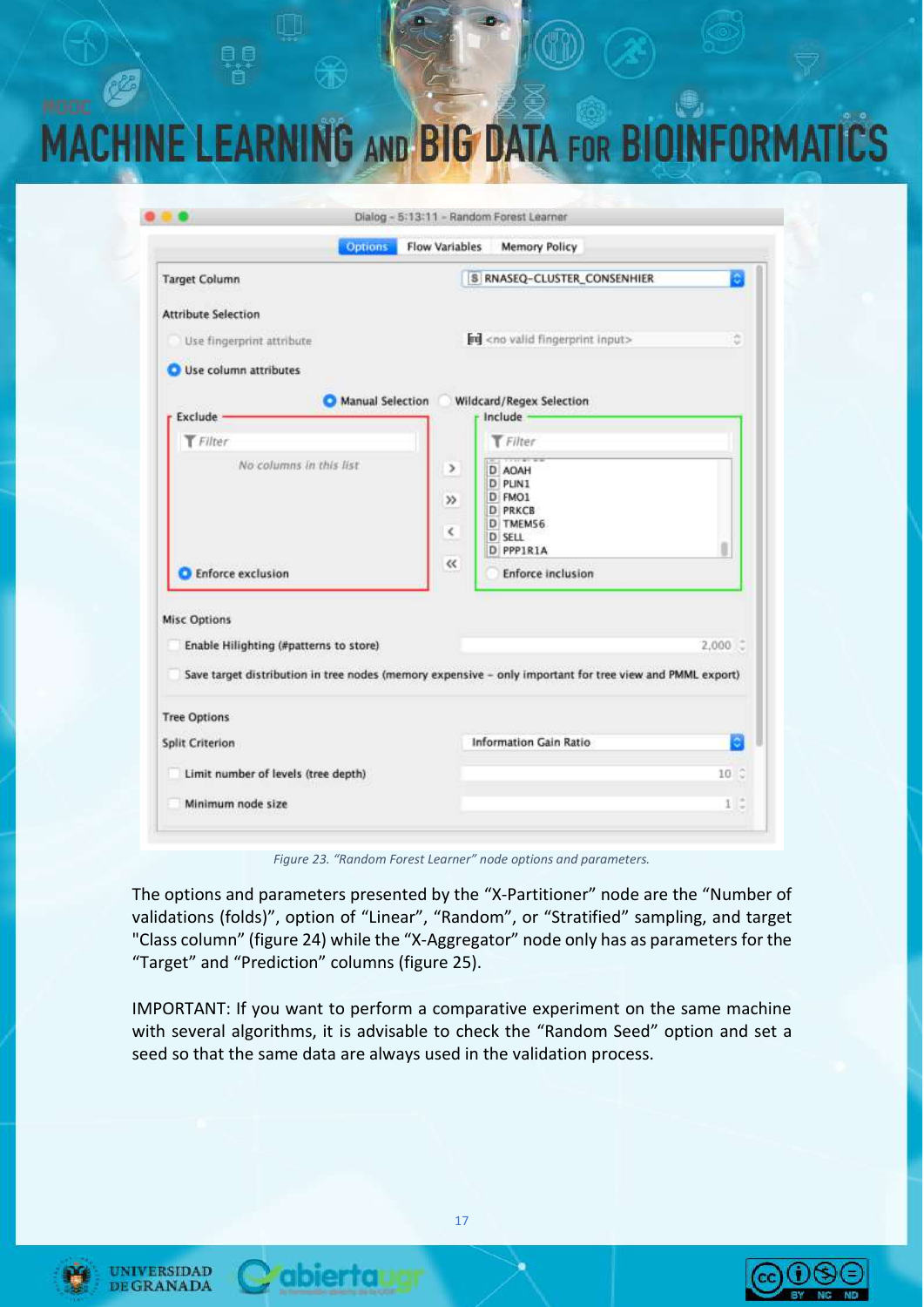| Standard settings          | <b>Flow Variables</b> | <b>Memory Policy</b>                                                                    |
|----------------------------|-----------------------|-----------------------------------------------------------------------------------------|
| Number of validations      | $10^\circ$            |                                                                                         |
| Linear sampling            |                       |                                                                                         |
| Random sampling            |                       |                                                                                         |
| <b>Stratified sampling</b> |                       |                                                                                         |
| Class column               |                       | the complete the problem of the complete problem and the<br>S RNASEQ-CLUSTER_CONSENHIER |
| Random seed                | 123456                |                                                                                         |
| Leave-one-out              |                       |                                                                                         |

*Figure 24. Cross validation of the "X-Partitioner" node options and parameters.*

|                         | <b>Standard settings</b> | <b>Flow Variables</b>                    | <b>Memory Policy</b> |  |
|-------------------------|--------------------------|------------------------------------------|----------------------|--|
|                         |                          |                                          |                      |  |
| Target column           |                          | S RNASEQ-CLUSTER_CONSENHIER              |                      |  |
| Prediction column       |                          | S Prediction (RNASEQ-CLUSTER_CONSENHIER) |                      |  |
| Add column with fold id |                          |                                          |                      |  |

*Figure 25. Cross validation of the "X-Aggregator" node options and parameters.*

#### **3.2.4 How can we compare different algorithms?**

abierral

In this section we will detail a data flow to compare different algorithms when using the same data set, in an analogous way to comparisons of regression and classification problems. To avoid extending the material, we will perform a cross-validation with all the algorithms (KNN, decision tree, SVM, and Random Forest), representing them all in a ROC curve (as described in detail in Module 3, *Data science and machine learning*). Figure 26 shows the data flow for this example.



UNIVERSIDAD

**GRANADA** 

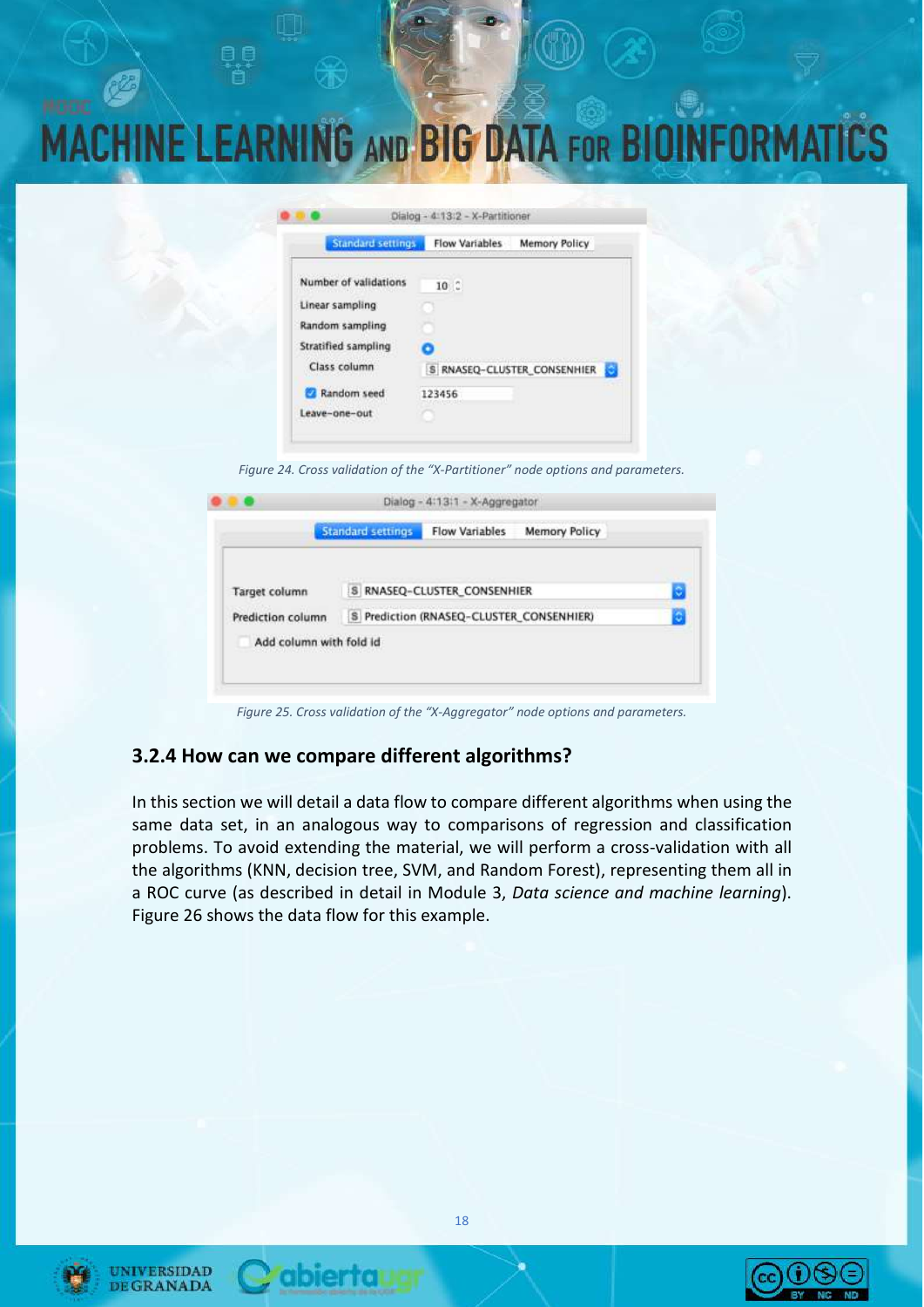

*Figure 26. Algorithm comparison data flow*

Following on from the previous examples, we will now use the immune dataset. First, we will read the data as in the previous examples and use the "Cross Validation" metanode to cross validate each algorithm. The output of these nodes, which corresponds to the prediction table results from each of these algorithms, will then be merged into a single table by applying the "Column Appender" node. Next, the column corresponding to the probabilities of the positive class (in this case the immune class) will be renamed with the name of each algorithm so that it is interpretable in the ROC curve (figure 27). Finally, the "ROC Curve" node is used to create the ROC curve where the different areas under the curve for each of the algorithms can be seen on the same graph (figure 28).



**UNIVERSIDAD DE GRANADA** 



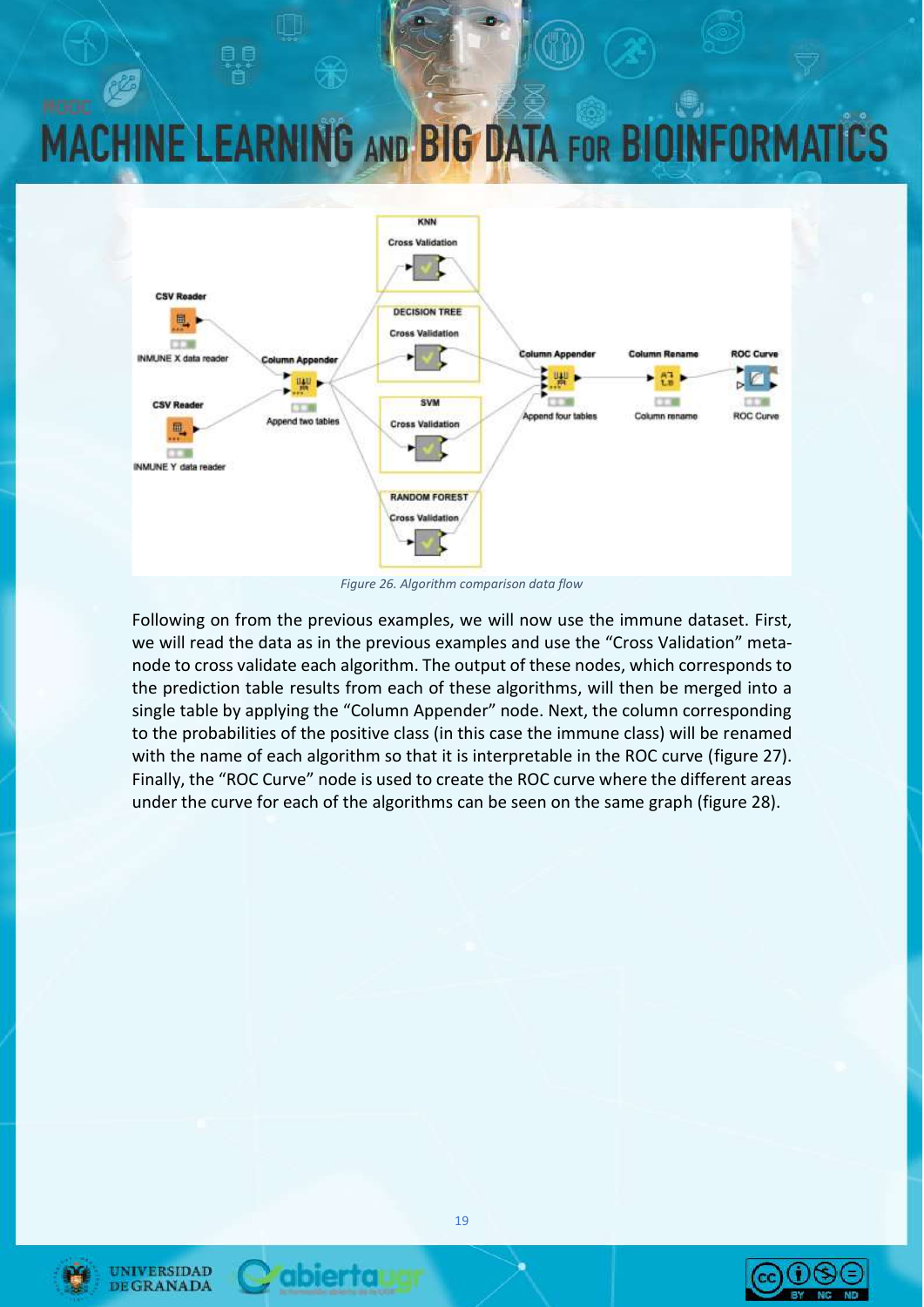### **IG AND BIG DATA FOR BIOINFORMA MACHINE LEARNIN**









*Figure 28. Algorithm comparison data flow: ROC curve.*



**UNIVERSIDAD DEGRANADA** 

**PE** 

 $\bullet$   $\bullet$   $\bullet$